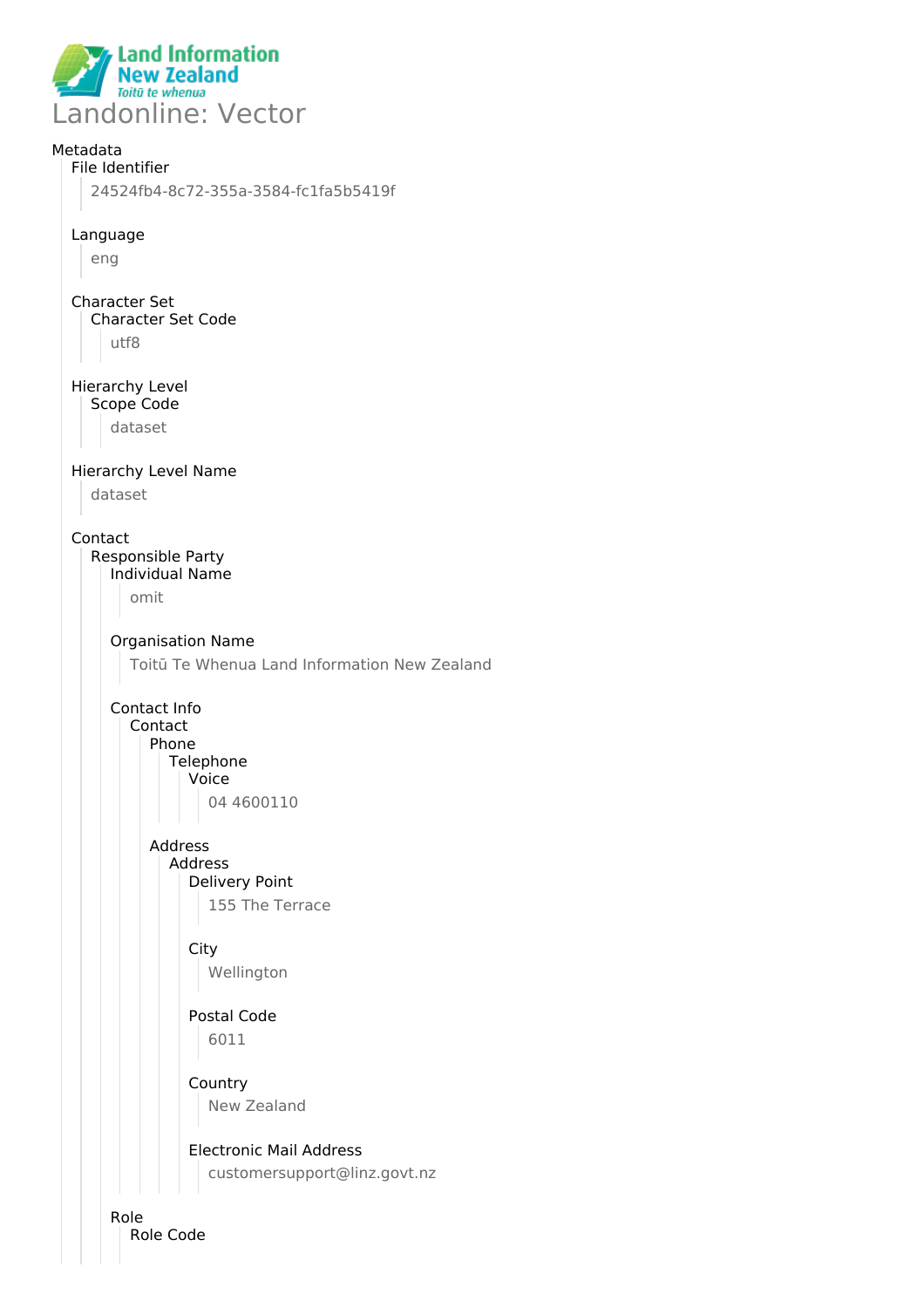

## Date Stamp

Date

2014-11-07

## Metadata Standard Name

ANZLIC Metadata Profile: An Australian/New Zealand Profile of AS/NZS ISO 19115:2005, Geographic information - Metadata

## Metadata Standard Version

1.1

## Identification Info

Data Identification

Citation

Citation Title

Landonline: Vector

Date

## Abstract

\*\*Please read:\*\* This layer is part of the comprehensive Full Landonline Dataset and is designed for use only by data professionals who require the complex version of our property ownership and boundary data for advanced uses. \*\*\*\*\*\*\*\*\*\*\*\*\*\*\*\*\*\*\*\*\*\*\*\*\*\*\*\* This layer stores vector lines required to draw and index observations spatially. For full Vector data, see the Landonline: Vector Point layer. Please refer to the [LDS Full Landonline Data Dictionary and Models] (https://data.linz.govt.nz/document/95) for detailed metadata about this layer.

## Purpose

The Full Landonline Dataset is specifically intended to cater for those users who have a requirement to access large volumes of data on a regular basis. The extract allows the recipient to recreate the database held in Landonline. It does not enhance the data in any way, other than to make it available in a standard formats. Entire table views are exported. Consequently, the extracted data covers the entire country, rather then individual areas or pre-defined geographic extents.

**Status** Progress Code

onGoing

Point Of Contact Responsible Party

Individual Name

Omit

Organisation Name

Toitū Te Whenua Land Information New Zealand

## Position Name

Data Manager - Customer Systems

Contact Info Contact Phone Telephone Voice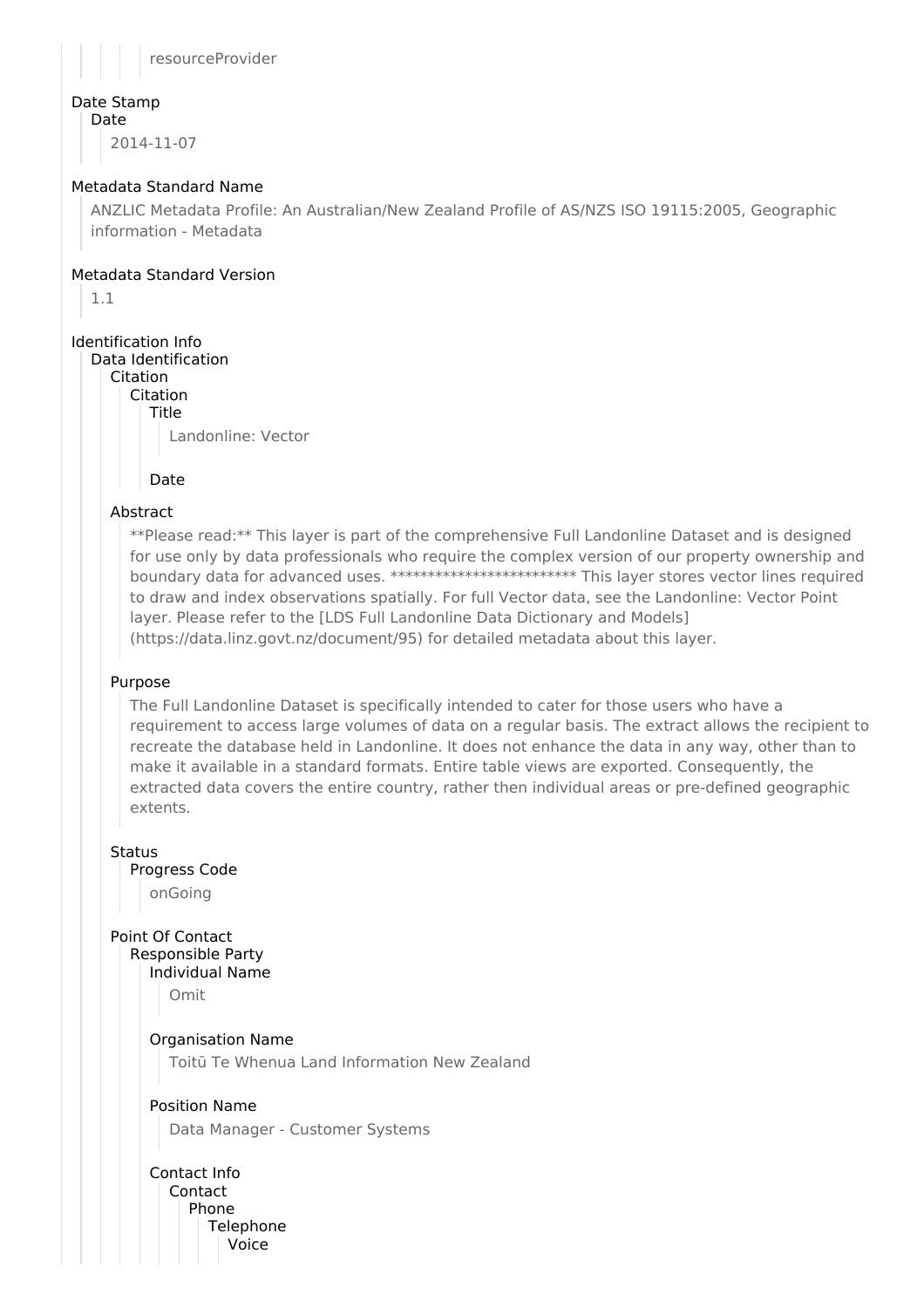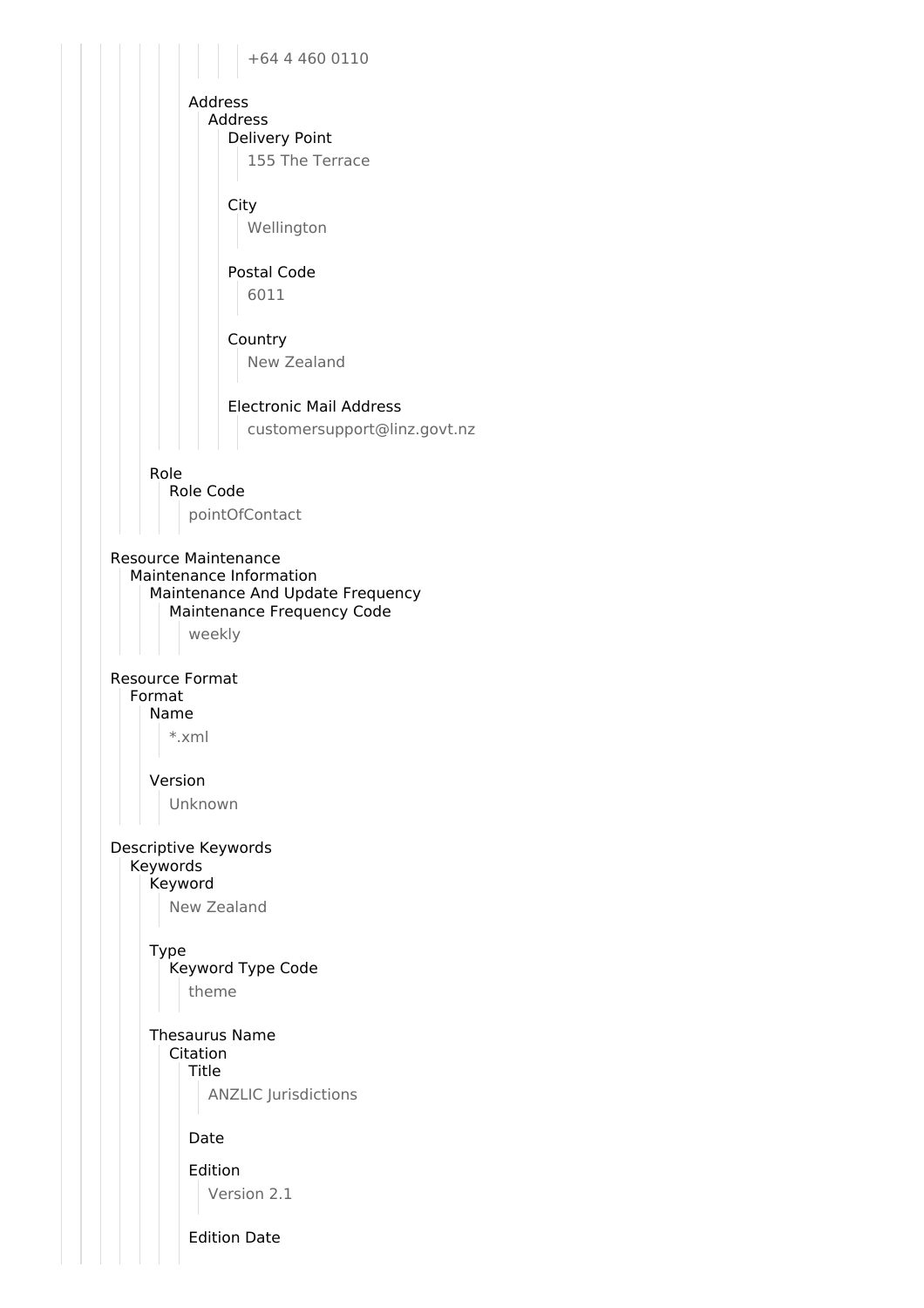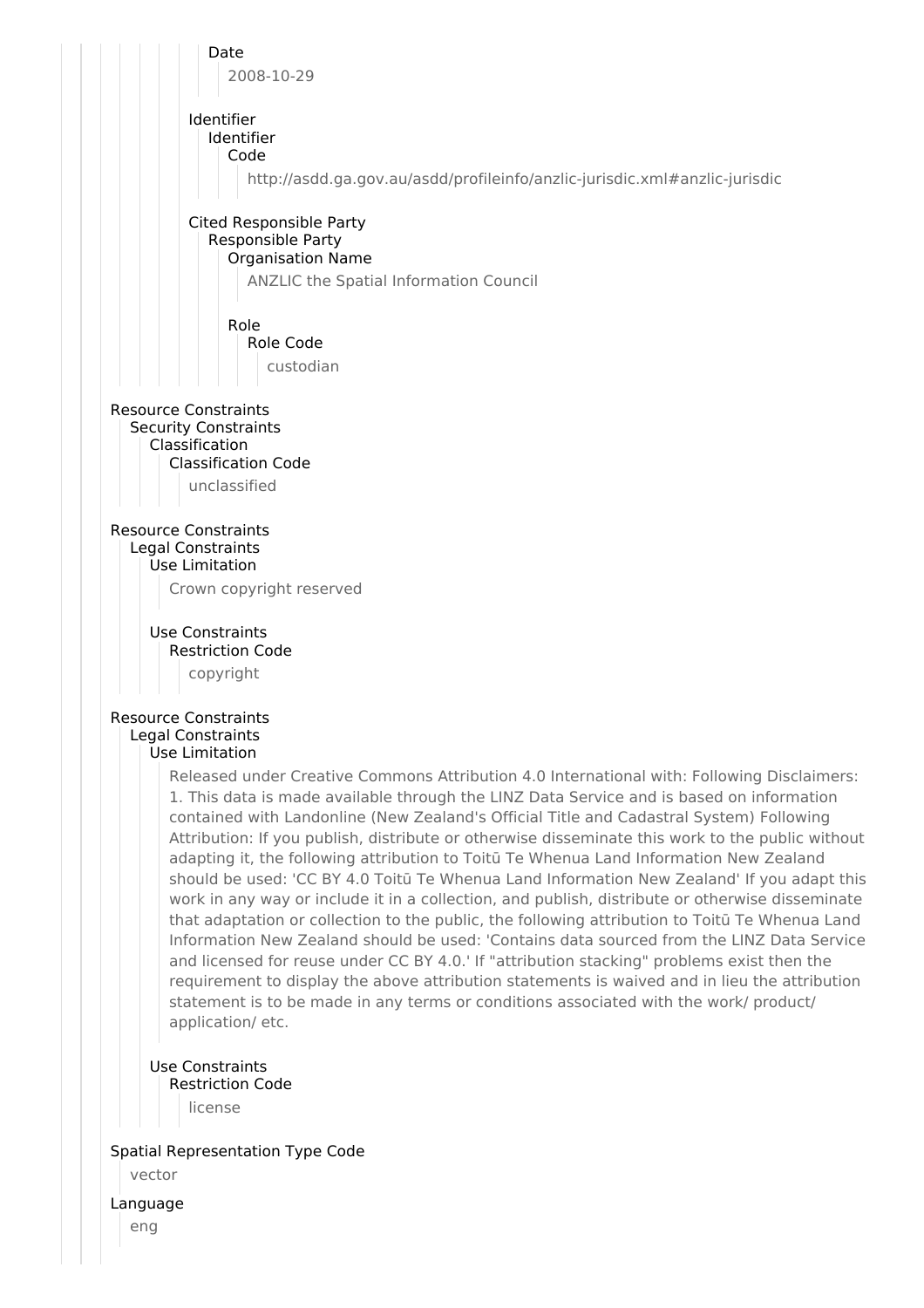